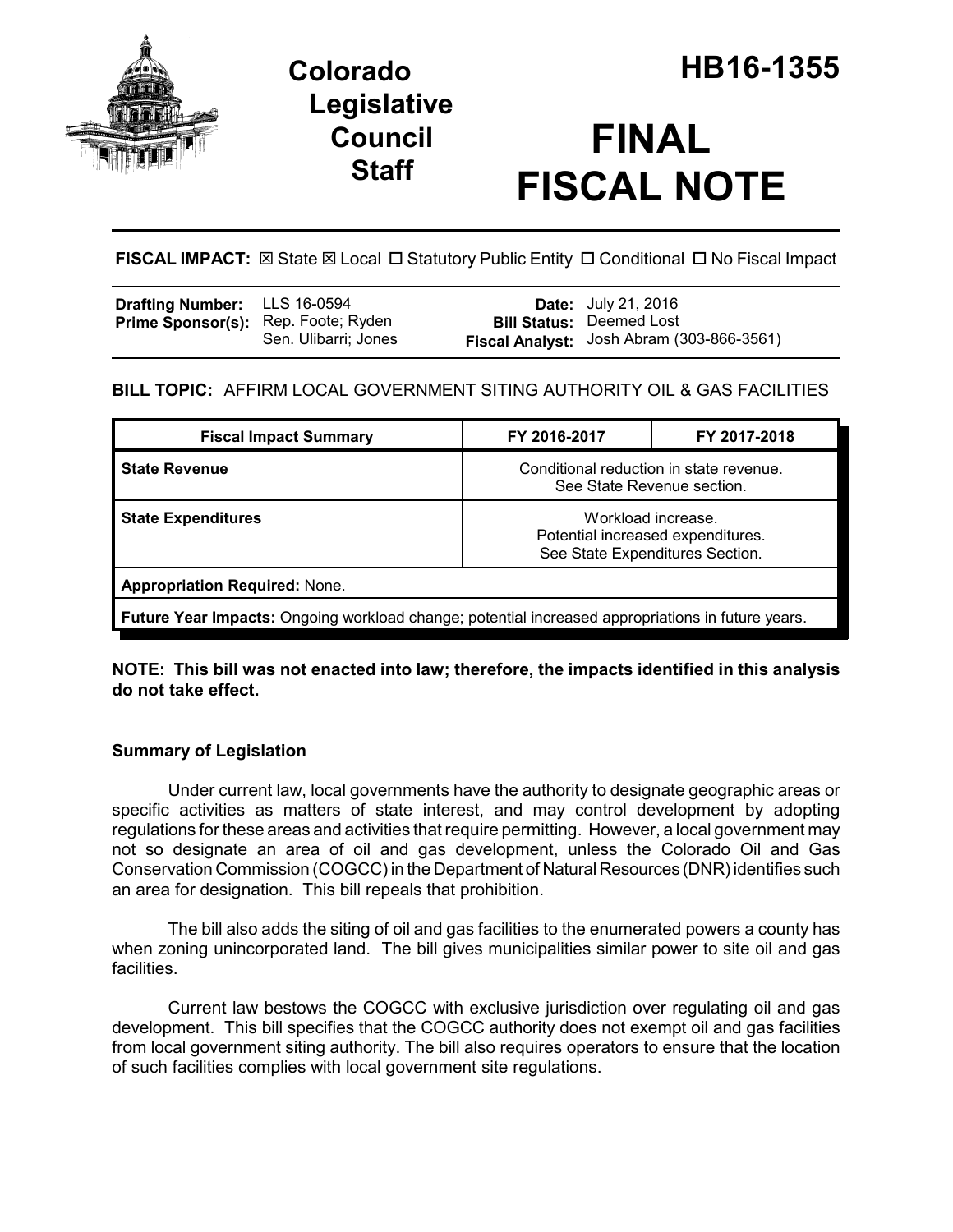Page 2

## Page 2<br>July 21, 2016 **HB16-1355**

#### **Background**

Pursuant to the Areas and Activities of State Interest Act (AASIA), local governments are encouraged to designate certain geographic areas and specified activities as matters of state interest. If a local government designates an area under AASIA, it must then adopt regulations for that area, referred to as 1041 rules, named after the bill number of the state statute that authorized this power for local governments. The local 1041 regulations must control development of land resources withing the designated area, or that are affected by the designated activity. A permit from the local government is then required for development in regulated areas or for regulated activities.

#### **State Revenue**

The bill has a conditional impact on state revenue. Since the bill provides local governments the authority to permit sitting of oil and gas operations, some local governments may limit these operations in their jurisdictions. Because the state receives some state revenue from severance taxes, royalty payments and leases, and a conservation levy, any limitation of oil and gas development potentially decreases the amount of state revenue collected; however, the total reduction is anticipated to be minimal.

#### **State Expenditures**

The bill both increases and decreases workload for state agencies and may require future appropriations to the DNR for legal services, as described below.

*Colorado Oil and Gas Conservation Commission*. Under current law, COGCC in the DNR has exclusive authority over siting oil and gas facilities. This bill extends that authority to local governments and will require that oil and gas operators ensure their facilities comply with local ordinances. This fiscal note assumes the responsibility to comply with local restrictions is borne by the oil and gas operator, and that local permitting will occur prior to an operator obtaining a state drilling permit.

Currently, roughly ten percent of Oil and Gas Location Assessments (OGLA) submitted to COGCC require some intervention by the commission to assist in the discussion and negotiation of terms between oil and gas operators and local governments. These assessments are more time consuming and labor intensive than a standard OGLA not hindered by jurisdictional questions. This bill will increase the number of OGLAs that require additional time to process.

The bill is also anticipated to increase workload for field inspection staff, both to approve OGLAs and to conduct necessary on-site inspections. During the initial implementation of this bill, staff workload is anticipated to increase, but this increase does not require new appropriations.

*Department of Law (DOL).* This bill is anticipated to increase legal services to the DNR from the DOL. Conflicts between local government and COGCC siting decisions may lead to litigation, particularly if mineral rights' owners believe a siting decision results in a regulatory taking of property rights. In such cases the COGCC may be pulled into litigation, either as a named party or as an indispensable party. For example, the commission has participated as a party in litigation over a ban on hydraulic fracturing implemented by the City of Longmont. In that case, the COGCC has spent approximately \$240,000 over the past several fiscal years, both for internal legal counsel, and to purchase additional legal counsel from the DOL.